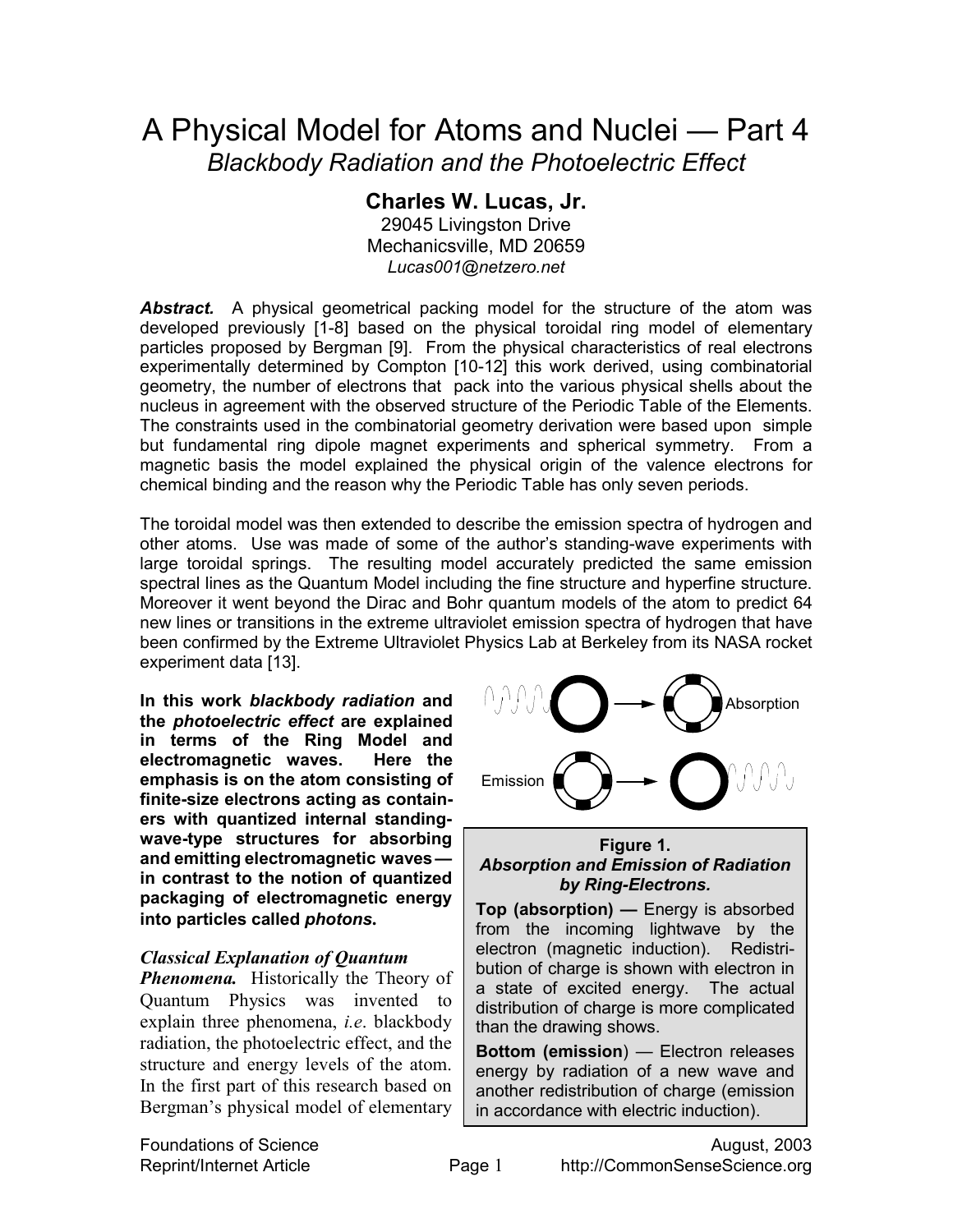particles [9], the structure of both the atom and the nucleus was predicted using combinatorial geometry and electrodynamics [1-8]. In this part the research is extended to explain the remaining phenomena that were foundational to Quantum Theory. One outcome of this work is the conclusion that quantum effects are *not* due to the Quantum Electrodynamics Theory of point-particles with a quantum of electromagnetic energy called a *photon*, but rather to the internal structure of finite-size electro-dynamic particles. This possibility has always been recognized, but not seriously considered because it was not known how to explain some key experimental data such as the Photoelectric Effect and Blackbody Radiation.

*Blackbody Radiation* **[8].** In 1901 Max Planck [14] was able to find a mathematical expression that fit the blackbody radiation data. His attempts to work backwards to find the correct physical theory resulted in the birth of Quantum Physics. However, this theory was never fully satisfactory. It was based on the notion that point-charges undergoing simple harmonic motion in the blackbody were absorbing and emitting radiation. This picture led to oscillations of point-electron charges *that were too big to remain in the lattice of the solid.* Also, the empirical laws of electrodynamics were violated by Planck's theory. Both Ampère's Law and Faraday's Law require continuous emission and absorption of radiation for simple harmonic motion of point-electron charges. Finally, the Quantum Theory of blackbody radiation was not compatible with optical reflection, refraction, and diffraction phenomena due to its emission of radiation that is *discontinuous* in time.

The problem with Planck's work — which was to develop a proper scientific theory to predict his mathematical expressions that described blackbody radiation — was that he had an inadequate model for charged elementary particles in nature. He had the notion that elementary particles could be approximated as point-particles. This notion is still found today in Quantum Theories and in Relativity Theory.

Bergman's toroidal "ring" model of elementary particles behaves quite differently with absorption and emission of radiation than is the case for point-particles. Radiation may be continuously absorbed by the ring structure. Since it is a continuous ring structure, the laws of electrodynamics do not require it to immediately re-radiate the energy absorbed [18].

When electromagnetic energy or light is absorbed by the ring, there is a disturbance of the flow of charge around the ring, resulting in oscillations of the electric charge distribution flowing around the ring at the speed of light. These oscillations reflect the wavelength of the light being absorbed. The flow of charge around the ring may be thought of as the superposition of the original continuous flow plus the oscillations of charge resulting from the absorption of various lightwaves (see Figure 1).

The original state of the ring, *i.e.* the continuous flow of charge around the ring, is known as a *stationary state*. No change can be detected over time. Additional stationary states of the ring structure will occur when the oscillations of the charge produced by the absorption of radiation produce standing-waves, *i.e.* the wavelength is exactly an integral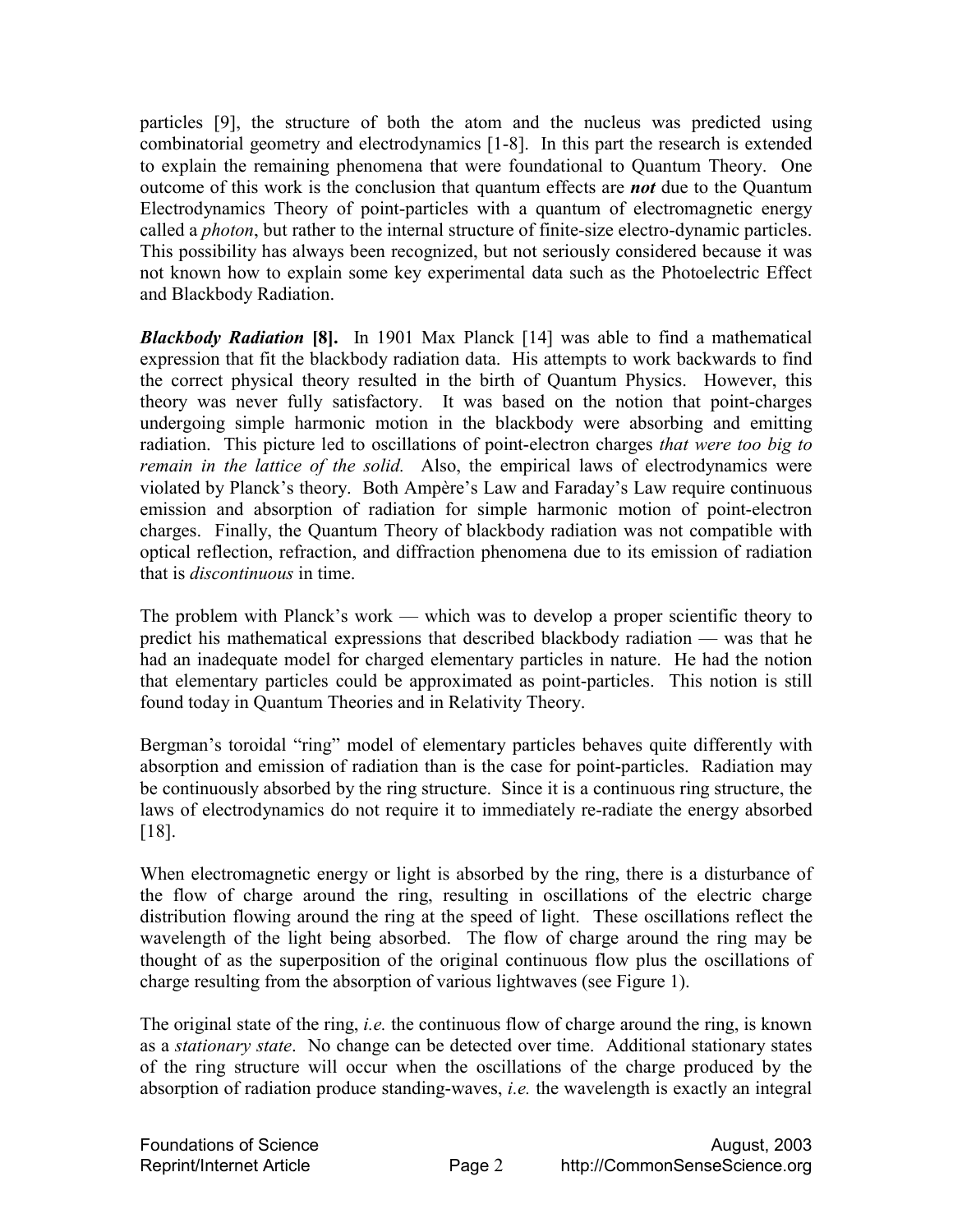number of circumferences of the ring, *i.e.*  $n(2\pi r) = \lambda$ ,  $n = 1,2,3,...$  or the circumference of the ring is exactly an integral number of wavelengths, *i.e.*  $(2\pi r) = n\lambda$ ,  $n = 1,2,3,...$ When a ring is in a stationary state, the distribution of charge is stable, and the surrounding electromagnetic fields form a standing-wave with an integer number of nodes.

The ring may retain the radiation energy indefinitely. The laws of electrodynamics do not require it to emit any radiation. However, if the ring has a collision or significant interaction with another moving ring, an additional oscillation of the charge density may result making the ring unstable. The laws of electrodynamics now require the ring to radiate. At this point one makes the reasonable assumption that radiation from ring structures may only occur from one slightly excited stationary state to another stationary state.

From Bergman's paper [9, equation 7 and equation 35]

$$
E_n = n \frac{e^2}{2\pi \epsilon_o cR} \log_e 8\frac{R}{r} = n \frac{hc}{\lambda} = nhv
$$
 (5)

and  $n(2\pi r) = n\lambda$ , the energy of the stationary states is

$$
E_n = \frac{hc}{2\pi R} = \frac{hc}{2\pi \frac{\lambda}{2\pi n}} = nhv \quad \text{where } \lambda v = c \tag{6}
$$

Although this result is mathematically identical to Planck's result, it is fundamentally different in the following ways:

- **1. It does not violate any known law of electrodynamics.**
- **2. It does not use an unrealistic point-particle model for the electron, which undergoes simple harmonic motion.**
- **3. It does not require an amplitude of electron oscillation that is too large for the electron to remain in the atom.**
- **4. Simple harmonic motion of point charges is** *not* **the physical mechanism involved in blackbody radiation.**

Let us calculate  $\rho_{\tau}(\lambda)$ , *i.e.* the energy density  $\rho$  as a function of wavelength  $\lambda$  for a specific temperature T, under the assumption above that the radiation from the ringelectrons only occurs during a transition from one stationary state to another stationary state. The first step is the evaluation of the average energy contained in each standingwave of wavelength  $\lambda$  or frequency  $v = c/\lambda$ . According to Classical Physics, the particular energy of some wave can have any value from zero to infinity. The actual value is proportional to the square of its average amplitude*, i.e.*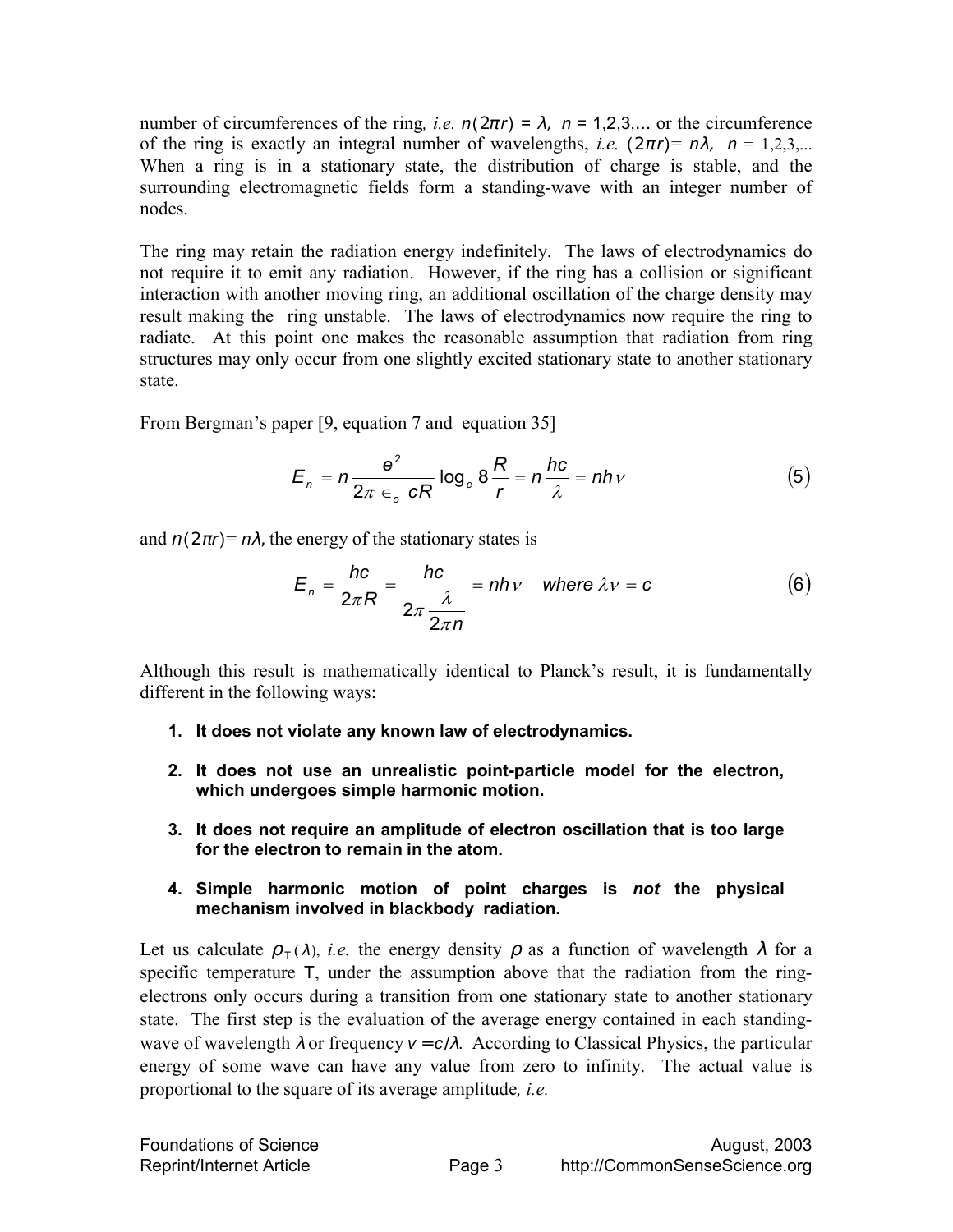$$
\rho \propto \frac{E^2}{4\pi} \tag{7}
$$

However, if we have a system containing a large number of identical ring-electrons which are in thermal equilibrium with each other at a temperature  $T$ , the classical theory of statistical mechanics requires that the energies of the standing-waves be distributed according to a definite probability distribution whose form is specified by T.

From the *law of equipartition of energy* the average kinetic energy *ε* of the standingwave in the rings is

$$
\overline{\mathcal{E}_{KE}} = \frac{kT}{2} \tag{8}
$$

where  $k = 1.38 \times 10^{-16}$  erg/deg is Boltzmann's constant. For an electromagnetic wave where only the amplitude of the wave executes simple harmonic oscillations, the total average energy is just twice the average kinetic energy, *i.e.* 

$$
\overline{\mathcal{E}} = kT = \frac{\sum_{n=0}^{\infty} nhv e^{-nhv/kT}}{\sum_{n=0}^{\infty} e^{-nhv/kT}} = \frac{hv}{e^{-hv/kT} - 1}
$$
(9)

And the Boltzmann probability of finding the wave in an energy state between *ε* and *ε* **+**  d*ε* for a system containing a large number of ring-electrons with waves is

$$
P(\mathcal{E}) = Ae^{-\mathcal{E}/kT}
$$
 (10)

The average energy of a wave is given by

$$
\overline{\mathcal{E}} = \frac{\int_0^\infty \mathcal{E} P(\mathcal{E}) d\mathcal{E}}{\int_0^\infty P(\mathcal{E}) d\mathcal{E}}
$$
(11)

However under our assumption that radiation can only occur from rings with stationary state charge distributions, we must recalculate *ε* by replacing all integrals over *ε* by summations*, i.e.* 

$$
\overline{\mathcal{E}} = \frac{\sum_{n=0}^{\infty} \mathcal{E}_n P(\varepsilon)}{\sum_{n=0}^{\infty} P(\varepsilon)} = \frac{\sum_{n=0}^{\infty} A \, \mathcal{E}_n \, e_n^{-\varepsilon_n/kT}}{\sum_{n=0}^{\infty} A \, e_n^{-\varepsilon_n/kT}} = \frac{\sum_{n=0}^{\infty} nh \, v \, e^{-nh \, v/kT}}{\sum_{n=0}^{\infty} e^{-nh \, v/kT}} = \frac{hv}{e^{hv/kT} - 1}
$$
(12)

Now

**Foundations of Science August, 2003** August, 2003 Reprint/Internet Article **Page 4** http://CommonSenseScience.org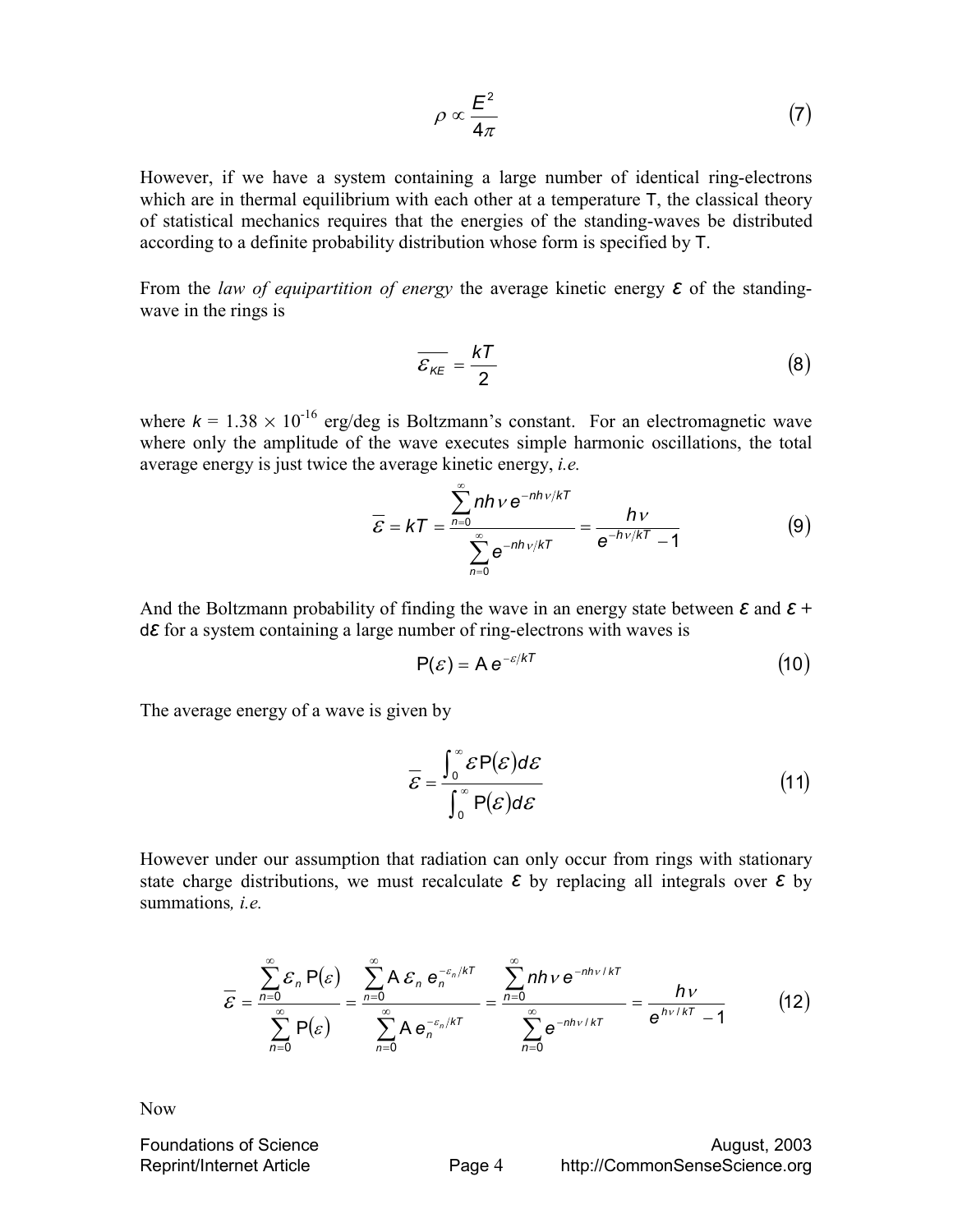$$
\rho_{\tau}(v)d\nu = \frac{\overline{\mathcal{E}}\,N(v)d\nu}{V_{\text{ring}}} \quad \text{where } V_{\text{ring}} = (2\pi R)\pi r^2 \tag{13}
$$

where  $N(v)$  is the number of allowed frequencies in the frequency interval v to  $v + dv$ . It can be shown that  $N(v)dv$  is independent of the shape of the ring and depends only on its volume  $V = 2\pi R(\pi r^2)$ , [15, p. 57] *i.e.* 

$$
N(v)dv = \frac{8\pi (2\pi R)(\pi r^2)v^2dv}{c^3}
$$
\n(14)

Thus

$$
\rho_{\tau}(v)d\nu = \frac{hv}{e^{hv/kT} - 1} \times \frac{8\pi (2\pi R)(\pi r^2)v^2dv}{(2\pi R)(\pi r^2)c^3} = \frac{8\pi v^2}{c^3} \times \frac{hv}{e^{hv/kT} - 1}
$$
(15)

electrodynamics.

Transforming to the variable  $\lambda$  where  $v = c/\lambda$ ,  $dv = -\left(c/\lambda^2\right)d\lambda$ , and  $\rho_\tau(\lambda)d\lambda = \rho_\tau(v)dv$ 

2).

$$
\rho_{\tau}(\lambda) d\lambda = \frac{8\pi hc}{\lambda^5} \times \frac{d\lambda}{e^{hc/k\lambda\tau} - 1}
$$
\n(16)

This is mathematically the same as the blackbody spectral distribution derived by Planck (see Figure

However, it has a very different physical interpretation, and it does not violate the laws of

*Photoelectric Effect* **[8].** The photoelectric effect in which electrons are emitted from the surface of a metal was discovered by Hertz,



**Figure 2.**  Blackbody Spectrum

Hallwachs, Elstey and Geitel [16] in 1887. A modern form of their apparatus is shown in Figure 3. The glass tube contains a polished electrode, called the photocathode, and a second electrode in the form of a perforated metal plate. The two electrodes are maintained at a potential difference of a few volts with the second electrode being positive with respect to the photocathode. When



**Figure 3.**  Photoelectric Cell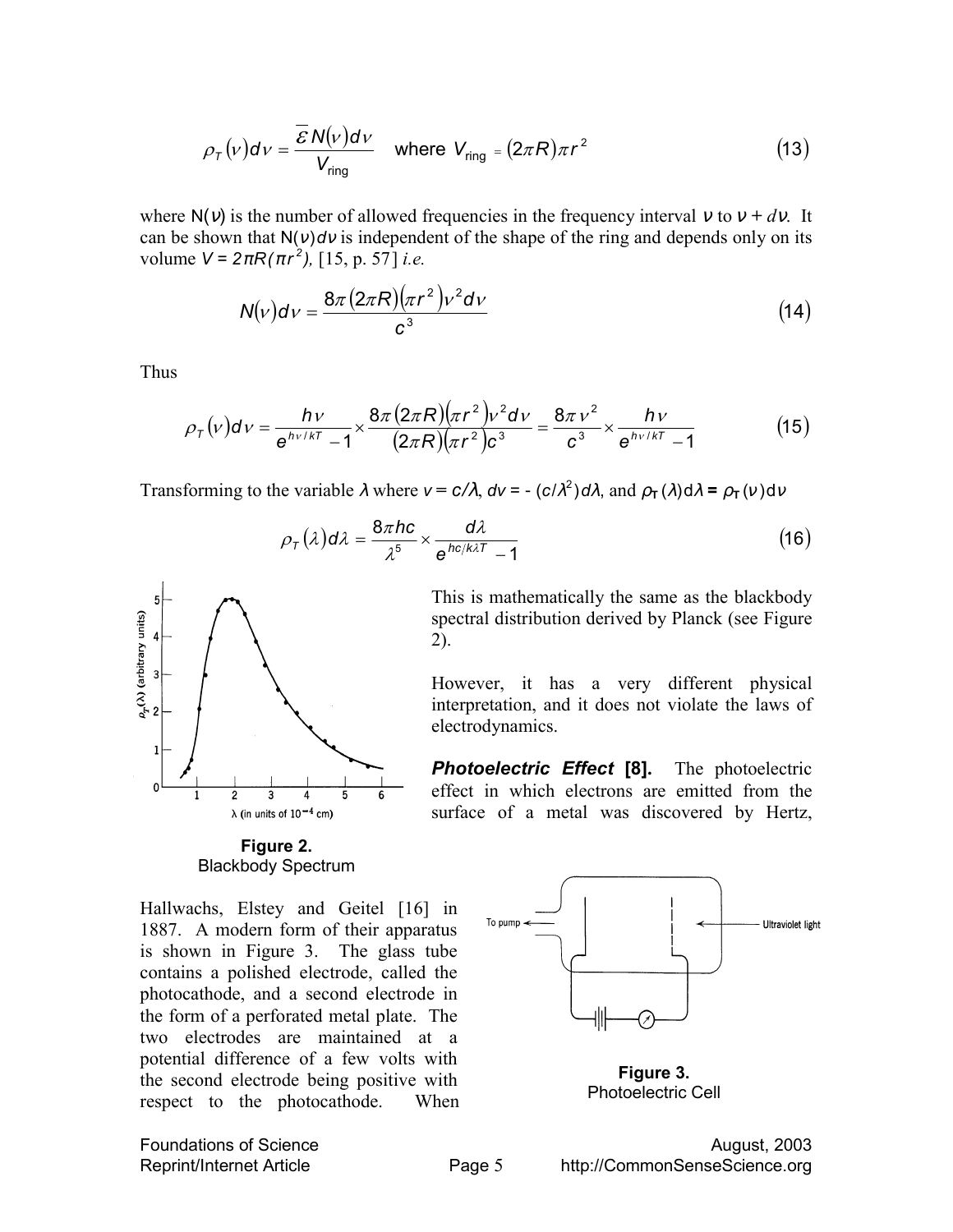ultraviolet light passes through the perforated second electrode and is incident upon the inner surface of the photocathode, a current is observed to flow through the tube. This phenomenon is called the photoelectric effect. The effect persists even when the tube is evacuated to very low pressure, implying that gaseous ions are not the carriers of the current.

In 1905 Einstein [17] announced a Quantum Theory of the photoelectric effect which was closely related to Planck's Quantum Theory of blackbody radiation. He reasoned that Planck's requirement that the energy of the electromagnetic waves of frequency  $v$  in an ultraviolet light source can only be 0, *h*ν, 2*h*ν, ... *nh*<sup>ν</sup> implies that in the process of going from energy state *nh*ν to energy state (*n*-1)*h*ν the source would emit a burst of electromagnetic energy of *h*ν.



**Figure 4.**  Kinetic Energy of Photoelectrons As a Function of Frequency [15, *pp.* 79-81]

Einstein assumed that such a burst of emitted energy was initially localized in a small volume of space; and that it remains localized as it moves away from the source with velocity *c*, instead of spreading out in the manner characteristic of all observed moving waves. He assumed that the energy  $\epsilon$  of such a bundle or quantum of energy is related to its frequency  $v$  by the equation

$$
\epsilon = h \tag{17}
$$

He also assumed that in the photoelectric process one of the quanta is completely absorbed by a point-electron in the photocathode.

According to Einstein the absorption of a quantum by the electron gives it an additional energy of *hy*. If this energy is greater than the energy *E* which the electron must expend in escaping from the atom to which it is bound inside the photocathode plus the energy *W* required to reach the surface of the photocathode, then the electron escapes from the photocathode. The kinetic energy of the electron after escaping from the photocathode will be equal to  $E = hv - \Delta E$ . For an electron originating at the surface *E* will just be equal to *W* and *E* will have its maximum value where *W* is a constant that depends on the type of atoms in the photocathode (see Figure 4).

$$
E_{\text{max}} = h \nu - W \tag{18}
$$

One of the weaknesses of Einstein's theory was that it could not physically describe the absorption process in terms of physical changes in the internal structure of the electron. The physical mechanism for absorption could not be explained. Only the mathematical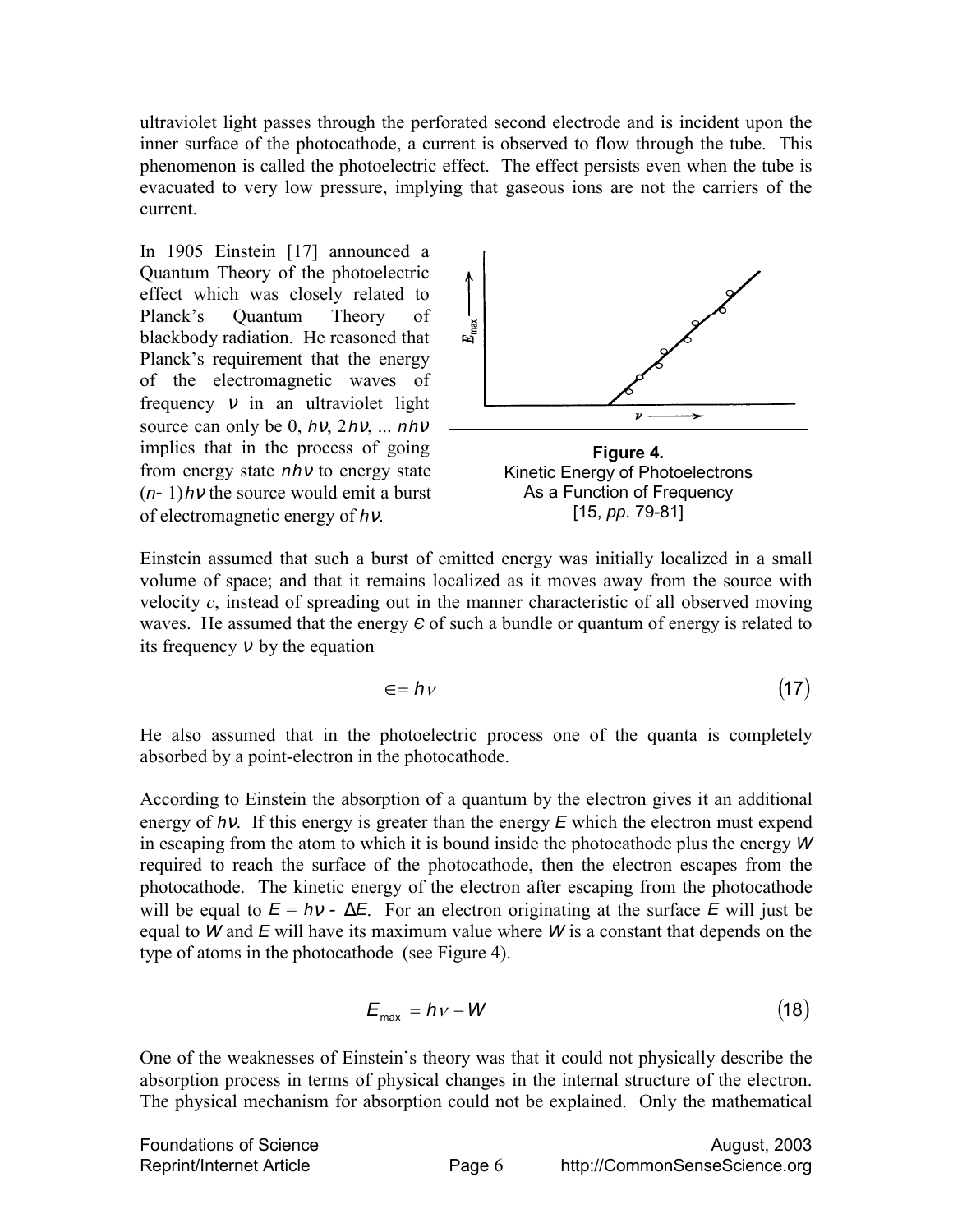equations describing the process could be motivated. This is the same problem that Planck had with his theory of blackbody radiation.

In the Ring Model, when a free electron is captured by an ionized atom, it gives off light as it approaches the ion and changes from one stationary state (standing-wave charge configuration) to the next. The size and internal charge density is changing in agreement with the balance of electric and magnetic forces. In order to free the electron from the ion, it is necessary for the electron to absorb at least as much electromagnetic energy as it radiated off when it was captured earlier. Although the electromagnetic energy was radiated away from the electron in a series of long wavelength electromagnetic waves, it cannot be freed by absorbing a series of low-energy long-wavelength electromagnetic waves, because of the short lifetime and quick decay of these excited stationary states back to the minimum energy bound state due to thermal excitation. Thus, for all practical purposes, all the energy to unbind the electron must come by absorption of only one wave-cycle. That is why there is a minimum value of the wave energy being absorbed to free the electron. The absorption can not be a multi-step process.

In the physical Ring Model the absorption of radiation produces changes in the current density in the ring such that it has Fourier components synchronous with the absorbed electromagnetic wave (see Figure 1). For the same reason a ring-electron can only emit radiation of such wavelengths as it has synchronous Fourier components in its current distribution [16].

Before the finite-size Ring Model of the electron was developed with its strong magnetic coupling in molecules and crystal lattices, the classical wave theory of light had a serious problem in describing the short  $(10^{-9} \text{ sec})$  time required for a point-electron to absorb enough energy to escape from the atom. If one assumed that the point-electron orbit was on the order of the size of the atom  $(10^{-8} \text{ cm})$ , and one calculated the incident energy on the area of the orbit, one can obtain the time required for the photoelectron to absorb the required  $10^{-12}$  ergs from ultraviolet light. The time calculates to approximately 100 seconds. Experiments performed in 1928 by Lawrence and Beams using a very weak

ultraviolet light source set an upper limit on the delay before electron emission of about  $10^{-9}$  sec [15].

Now there is a big difference between the model of the point-electron orbiting the nucleus and the finite-size ring-electron model. The ring-electron is close to the size of the Bohr orbits of the point-electron. However, the ring-electrons are strongly coupled to one another in the atom, in the molecule, and in the lattice. Figure 5 shows a carbon-dioxide  $(CO<sub>2</sub>)$  molecule which is illustrative of the strong magnetic coupling of electrons in magnetic flux loops. All the



**Figure 5.**  Carbon-Dioxide Molecule showing Magnetic Coupling of Ring-electrons.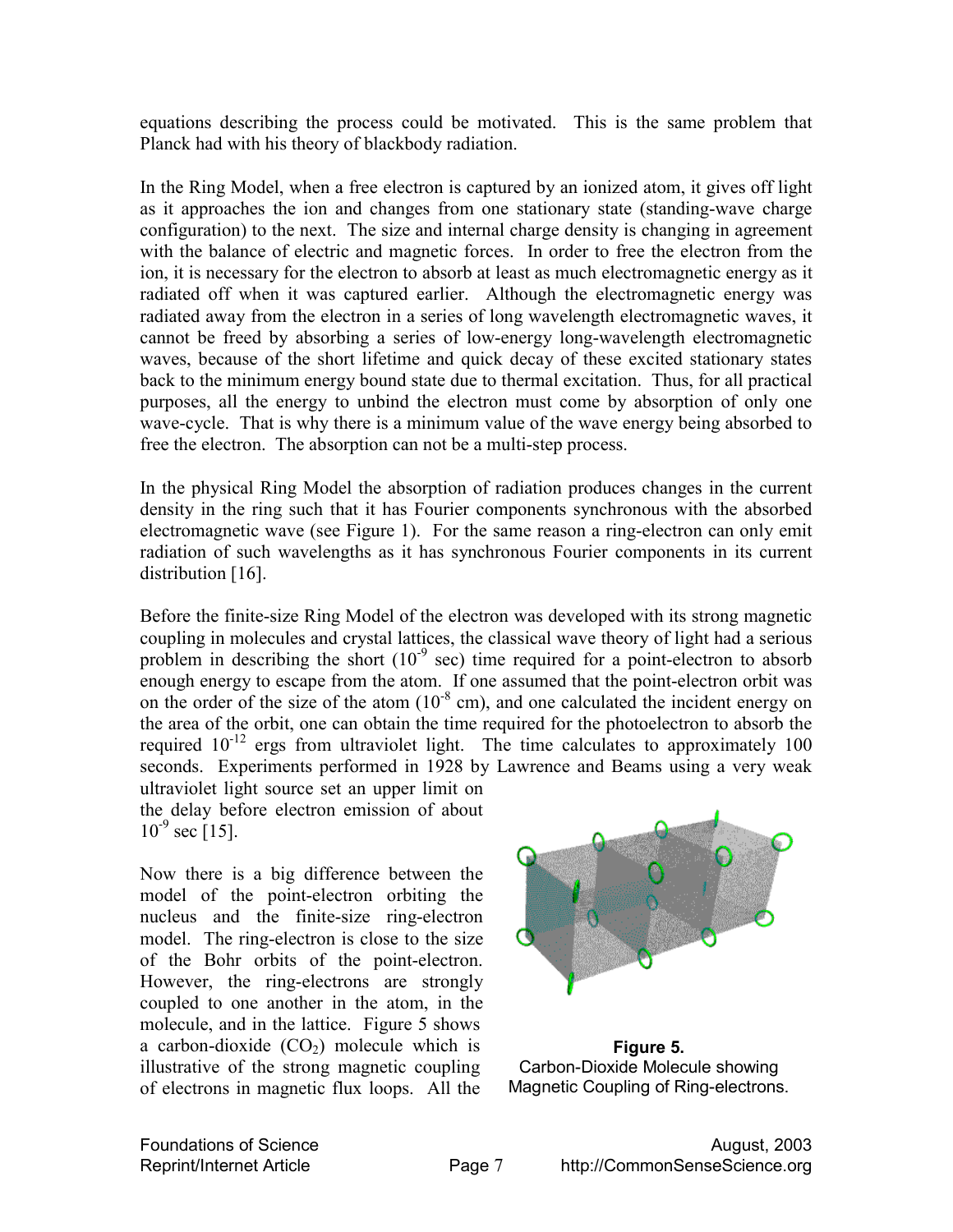ring-electrons on the top and bottom of the cubic structure are bound together with a single flux loop (one for the top and one for the bottom)

The photoelectric effect is only observed in metals. Metals have macroscopic crystal lattice domains. In these lattice domains large numbers of electrons are strongly coupled in large magnetic flux loops. The number of coupled electrons is close to the order of Avogadro's number — about  $10^{23}$  molecules/gm-molecular weight. These strongly coupled electrons form a linear array antenna that has little trouble capturing enough energy to free some electrons in  $10^{-9}$  sec. Thus the finite-size ring-electron model with strong magnetic properties is able to explain all the experimental data that the classical point electron model failed to explain.

*Conclusions.* The classical electrodynamics ring model of the electron allows a superior explanation of the emission spectra of atoms, blackbody radiation, and the photoelectric effect. It is superior because

- **1. It explains the 64 observed extreme ultraviolet spectral lines of hydrogen which are unexplainable in terms of the Dirac quantum theory of the atom.**
- **2. It explains blackbody radiation without violating Faraday's law and Ampère's law requiring oscillating point-particles to continuously radiate energy.**
- **3. It is compatible with optical reflection, refraction, and diffraction phenomena since its emission of radiation is continuous while Quantum Theory is discontinuous.**
- **4. It explains the Photoelectric Effect and Blackbody Radiation in terms of a physical model of absorption and emission of radiation that is completely missing in Quantum Theories of point-particles.**

For these reasons the classical electro-dynamic ring model of the electron and its resulting theories of the atom and nucleus are superior to the Quantum Theory. Quantization occurs in the container of the finite-size electron due to its internal structure. *There is no elementary particle or quantum packages of energy called the photon.* The quantum explanations of atomic emission spectra, blackbody radiation, and the photoelectric effect are all defective. If the logical rules undergirding the scientific method since the days of the ancient Greeks had been followed by the scientific community [19-21], quantum theories would have never been recognized as valid scientific theories.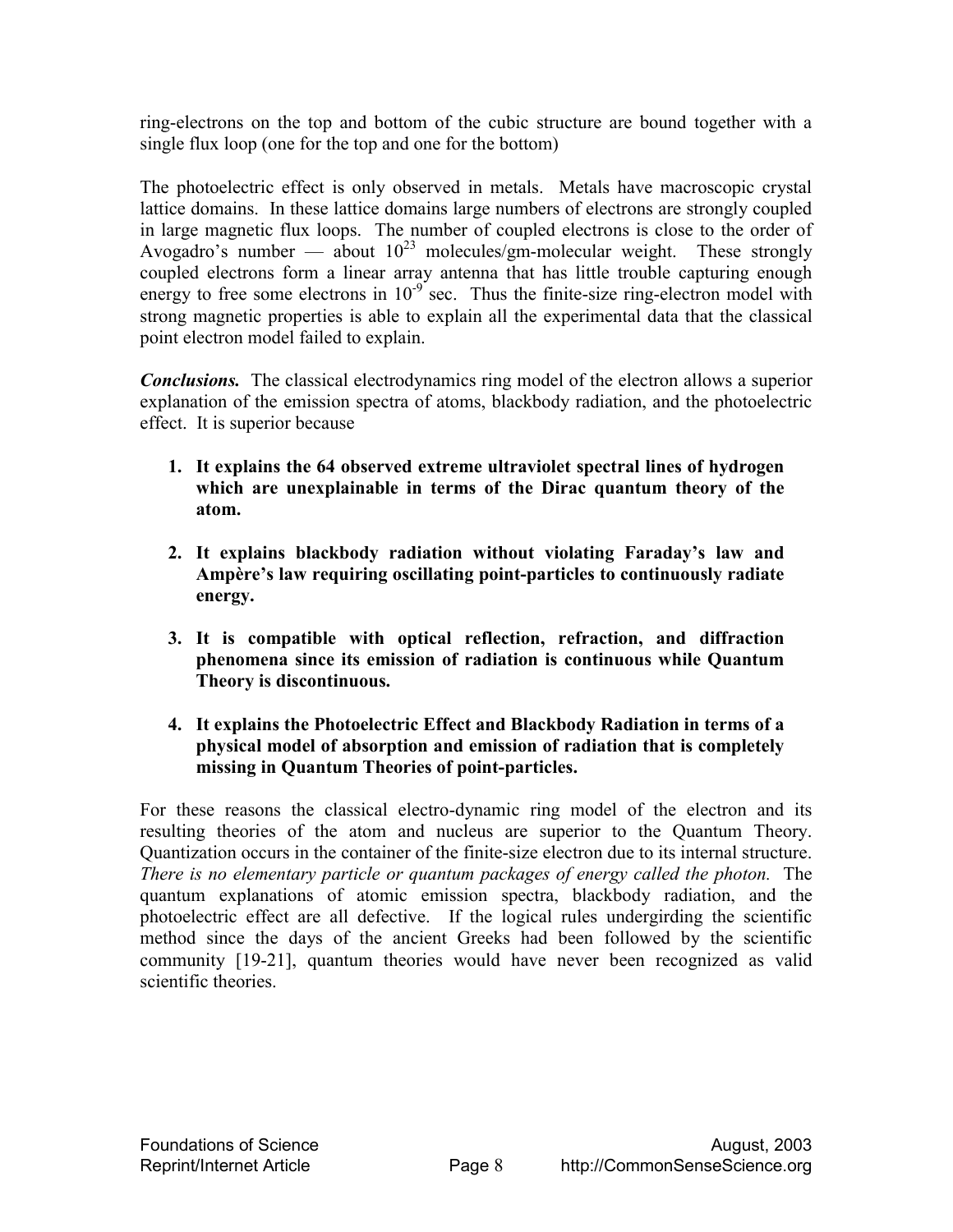#### *References.*

- 1. Lucas, Joseph C. and Charles W. Lucas, Jr., "The Origin of Atomic Structure", **Proceedings of the International Conference on Creation** edited by R. E. Walsh (Creation Science Fellowship, Inc., Pittsburgh, PA, 1994) *pp*. 305-315.
- 2. Lucas, Joseph C, A Physical Model for Atoms and Nuclei, **Galilean Electrodynamics,** Vol. 7, No. 1, *pp*. 3-12 (1996).
- 3. Lucas, Charles W. Jr. and Joseph Lucas, "A New Foundation for Modern Science", **Proceedings of the Fourth International Conference on Creationism** - edited by R. E. Walsh (Creation Science Fellowship, Inc., Pittsburgh, PA) *pp*. 379-394 (1998).
- 4. Lucas, Jr., Charles W., "A New Foundation for Modern Physics", **Foundations of Science,** Vol. 4, No. 4, *pp*. 1-8 (2001).
- 5. Lucas, Charles W. Jr. and Joseph Lucas, "A Physical Model for Atoms and Nuclei Part 1", **Foundations of Science,** Vol. 5, No. 1, *pp*. 1-7 (2002).
- 6. Lucas, Charles W. Jr. and Joseph Lucas, "A Physical Model for Atoms and Nuclei Part 2", **Foundations of Science,** Vol. 5, No. 2, *pp*. 1-8 (2002).
- 7. Lucas, Charles W. Jr. And Joseph Lucas, "A Physical Model for Atoms and Nuclei Part 3", **Foundations of Science,** Vol. 6, No. 1, *pp*. 1-8 (2003).
- 8. Bergman, David L. and Lucas, Jr., Charles W., "Physical Models of Matter," **Proceedings of Physics As a Science**, edited by G. Galeczki *et al.*, Hadronic Press Supplement, Palm Harbor, Florida, *pp*. 45-68 (1998).
- 9. Bergman, David L. and J. Paul Wesley, "Spinning Charged Ring Model of the Electron Yielding Anomalous Magnetic Moment", **Galilean Electrodynamics,** Vol. 1, No. 5, *p*. 63 (1990).
- 10. Compton, Arthur H., American Physical Society address December 1917, **Physical Review Series II**, *p*. 330 (1918).
- 11. Compton, Arthur H., **Physical Review Series II**, Vol. XIV No. 1, *pp*. 20-43 (1919).
- 12. Compton, Arthur H., **Physical Review Series II**, Vol. XIV No. 3, *pp*. 247-259 (1919).
- 13. Labov, Simon E. and Stuart Bowyer, "Spectral Observations of the Extreme Ultraviolet of Background", **The Astrophysical Journal,** Vol. 371, *p*. 810 (1990).
- 14. Planck, Max, "Ueber das Gesetz der Energieverteilung im Normalspektrum", **Annals de Physik,** Vol. 4, *p*. 553 (1901).
- 15. Eisberg, Robert Martin, **Fundamentals of Modern Physics** (John Wiley and Sons, Inc., New York, 1961), *pp*. 77-81.
- 16. Haus, H. A., "On the Radiation from Point Charges", **American Journal of Physics,**  Vol. 54, *p*.1126 (1986).